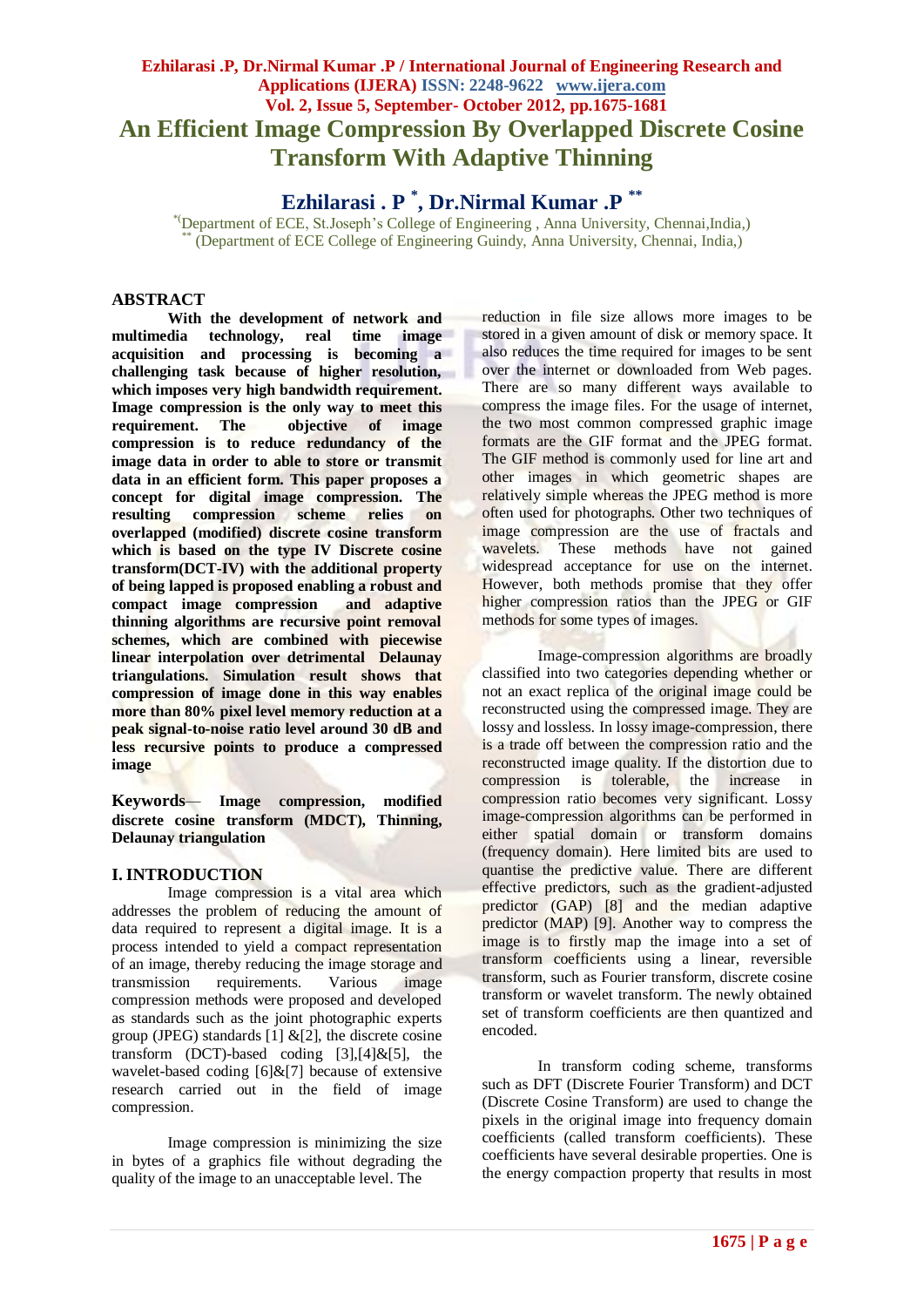of the energy of the original data being concentrated in only a few of the significant transform coefficients. This is the basis of achieving the compression. Only those few significant coefficients are selected and the remaining is discarded. The selected coefficients are considered for further quantization and entropy encoding. DCT coding has been the most common approach in transform coding. It is also adopted in the JPEG image compression standard.

Lossless image-compression algorithms are error-free compression, which are widely used in medical applications, satellite imagery, business documentation, and radiography area because any information loss is undesirable or prohibited.

The performance of any image compression scheme depends on its ability to capture characteristic features of the image, such as sharp edges and fine textures, while reducing the number of parameters used for its modelling. The `compression standard JPEG2000 uses contextual encoding, which models the Markovian structures in the pyramidal wavelet decomposition of the image at very low bit rates, however, the oscillatory behaviour of wavelet bases typically leads to undesirable artefacts along sharp edges[10].

In many classical image compression methods, such as for the aforementioned DCT and DWT, the modelling is carried out by decomposing the image over a non-adaptive orthogonal basis of functions. The corresponding coefficients of the basis functions are then quantised, according to a specific quantisation step, which usually depends on a target compression rate. The performance of the resulting compression scheme depends on the approximation quality which results from the nonvanishing coefficients.

The proposed compression algorithm which combines MDCT[11] and adaptive thinning algorithms[12]. In first phase of encoding, the modified discrete cosine transform which is based on the type IV Discrete cosine transform(DCT-IV) with the additional property of being lapped is proposed enabling a robust and compact image compression .In second phase of encoding, compression scheme relies on adaptive thinning algorithms, which are used to remove the recursive points.

The rest of the paper is organised into 7 sections. Section II describes the related works. Section III presents the modified discrete cosine transform compression algorithm. Section IV explains the thinning methodology and associated compression algorithm. Section V gives the integration of MDCT and thinning. Section VI discusses the simulation results .Section VII concludes this paper.

#### **II. RELATED WORK**

Different compression schemes are proposed by different groups of researchers over modified discrete cosine transform based image compression and adaptive thinning. Both the compression techniques are used separately and lot of improvement are achieved by different researchers group in terms of low or no loss compression, speedy compression

Che-Hong Chen , IEEE et.al [11] have presented efficient recursive architectures for realizing the modified discrete cosine transform (MDCT) and the inverse MDCT (IMDCT) acquired in many audio coding systems

Rene' J. van der Vleuten, IEEE et.al [13] have developed a scalable image compression scheme with a good performance-complexity tradeoff. Like JPEG, it is based on the 8 x 8 block discrete cosine transform (DCT), but it uses no additional quantization or entropy coding bit rate .

Ezhilarasi.P et.al IETE [12] have discussed about adaptive thinning algorithm which uses Delaunay triangulations method to remove the recursive point in the image.

Shizhong Liu, Student Member, IEEE et.al [14] have modelled blocking artifacts as 2-D step functions. In which a fast DCT-domain algorithm is proposed which extracts all parameters needed to detect the presence of, and estimate the amplitude of blocking artifacts, by exploiting several properties of the human vision system.

Jian Huang et.al [15] have proposed FPGAbased scalable architecture for DCT computation using dynamic partial reconfiguration. Which can perform DCT computations for eight different zones, i.e., from 1x1 DCT to 8x8 DCT

The proposed work involves the following steps:

1) The MDCT is two dimensional discrete cosine transform implementation which is based on the type IV Discrete cosine transform(DCT-IV) with the additional property of being lapped is proposed enabling a robust and compact image compression [11].

2) Adaptive thinning algorithm is employed which uses Delaunay triangulations method to remove the recursive point in the image and also to process the image further easily since the thinned image dealing only with edges[12].

3) Integration of all above methods is done to achieve less memory requirement, less recursive points, higher compression ratio and PSNR.

#### **III.MDCT**

Joint Photographic Experts Group (JPEG) is a commonly used standard technique of compression for photographic images which utilizes DCT. DCT separates images into parts of different frequencies (i.e. dc & ac components) where less important frequencies are discarded through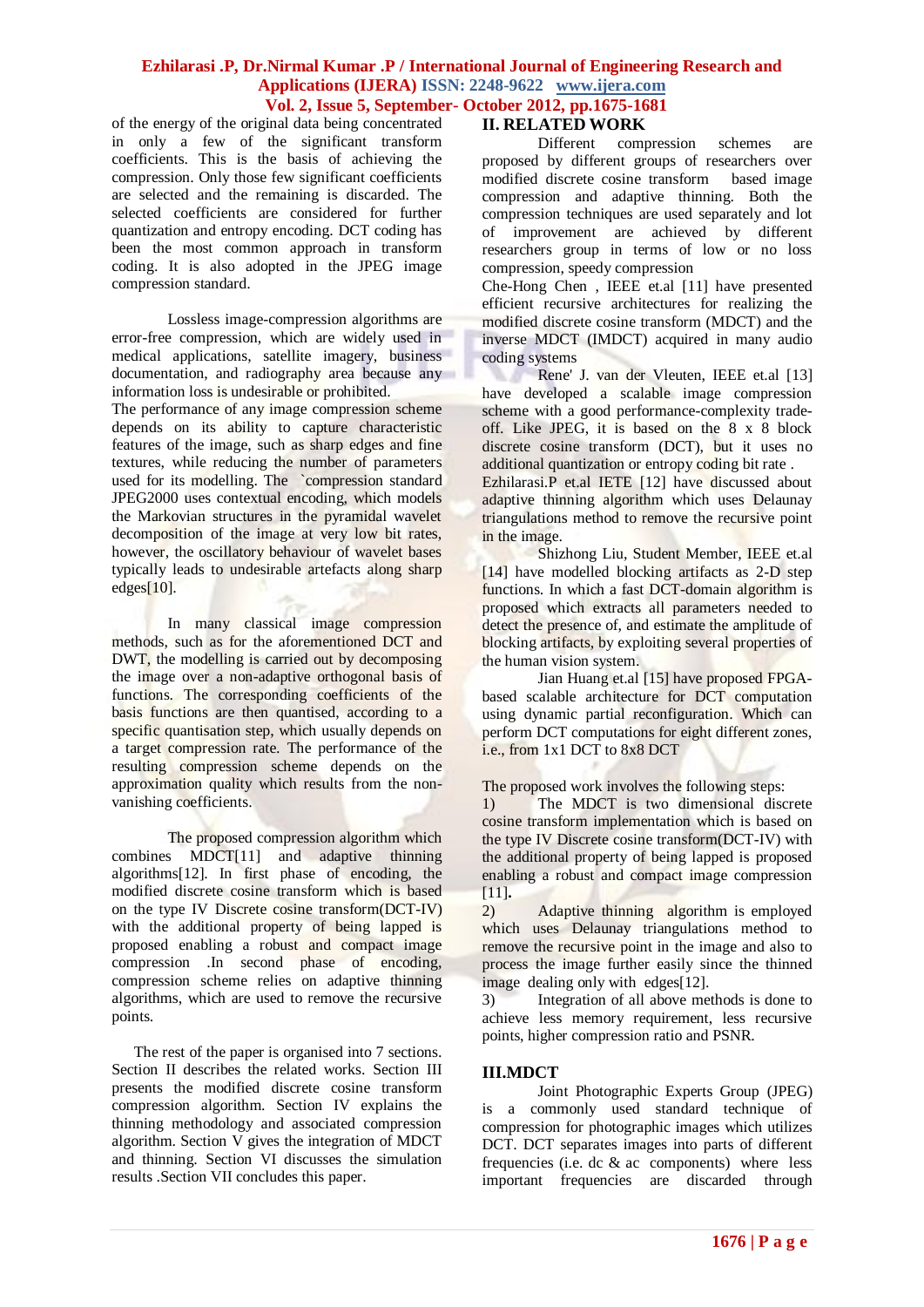quantisation and important frequencies are used to retrieve the image during decompression. Currently the standard Discrete Cosine Transformation (DCT) based algorithm of the JPEG is the most widely used and accepted for image compression. It has excellent compaction for highly correlated data. DCT separates images into parts of different frequencies where less important frequencies are discarded through quantisation and important frequencies are used to retrieve the image during decompression [16]. Compared to other input dependent transforms, DCT has many advantages: (1) It has been implemented in single integrated circuit, (2) It has the ability to pack most information in fewest coefficients But the disadvantage of DCT scheme is the "blocking artifacts" in reconstructed image at high compression ratio which degrades quality of reconstructed image. Also in DCT, edges of the reconstructed image are blurred but smooth. The above drawbacks are eliminated by MDCT which is based on a DCT of overlapping data.

The modified discrete cosine transform (MDCT) is a [Fourier-related transform](http://en.wikipedia.org/wiki/List_of_Fourier-related_transforms) based on the type-IV [discrete cosine transform](http://en.wikipedia.org/wiki/Discrete_cosine_transform) (DCT-IV), with the additional property of being *lapped*: it is designed to be performed on consecutive blocks of a larger [dataset](http://en.wikipedia.org/wiki/Dataset) , where subsequent blocks are overlapped so that the last half of one block coincides with the first half of the next block. This overlapping, in addition to the energy-compaction qualities of the DCT, makes the MDCT especially attractive for image compression applications, since it helps to avoid [artifacts](http://en.wikipedia.org/wiki/Compression_artifact) stemming from the block boundaries.

As a lapped transform, the MDCT is a bit unusual compared to other Fourier-related transforms in that it has half as many outputs as inputs (instead of the same number). In particular, it is a [linear function](http://en.wikipedia.org/wiki/Linear_function) F:  $R^{2N} \to R^N$  (where **R** denotes the set of [real numbers\)](http://en.wikipedia.org/wiki/Real_number). The  $2N$  real numbers  $x_0$ , ...,  $x_{2N-1}$  are transformed into the *N* real numbers  $X_0$ , ..., *XN*-1 according to the formula:

$$
X_k = \sum_{n=0}^{2N-1} x_n \cos \left[ \frac{\pi}{N} \left( n + \frac{1}{2} + \frac{N}{2} \right) \left( k + \frac{1}{2} \right) \right] \longrightarrow (1)
$$

The inverse MDCT is known as the **IMDCT.** The perfect invertibility is achieved by *adding* the overlapped IMDCTs of subsequent overlapping blocks, causing the errors to cancel and the original data to be retrieved.

The IMDCT transforms *N* real numbers  $X_0$ , ...,  $X_{N-1}$ into 2*N* real numbers *y*0, ..., *y*2*N*-1 according to the formula:

$$
y_n = \frac{1}{N} \sum_{k=0}^{N-1} X_k \cos \left[ \frac{\pi}{N} \left( n + \frac{1}{2} + \frac{N}{2} \right) \left( k + \frac{1}{2} \right) \right]_{\to (2)}
$$

In the case of JPEG an 8 x 8 block of pixels is mapped to an 8 x 8 block of frequency components ,meaning that the amount of data to be entropy coded(output of DCT) is same as the original amount of data (input to the DCT). This desirable property is referred to as critical sampling. In the case of overlap-and- add (with 50% overlap), the transform block will have twice as many as blocks (of the same size) it has before or without overlapping. In this process the amount of data to be compressed has thus doubled, and critical sampling is lost. The modified discrete cosine transform(MDCT) overcomes this problem: whereas a standard DCT would map N samples of data to N new values, the MDCT maps an N-sample block,

say x, to a block consisting of  $\frac{1}{2}$  new values, say X, as illustrated in the below figure.



Figure.1. A block diagram description of the forward and inverse

**MDCT** 

The 8 x 8 blocks of frequency components are quantised by using the existing 1D case of 16 sample transform blocks illustrated with two dimensions to retain the JPEG's existing welldefined structure. The 16 x 16 blocks of pixels will be applied first to its row, and then to the column of the resulting 16 x 16 matrix, there by implementing a 2D windowed MDCT. This transform therefore maps 16 x 16 transform blocks to 8 x 8 blocks of frequency components. Similarly using the 2D inverse transform it will be mapped back to 16 x 16 blocks. This concept is illustrated in the below block diagram.



Figure2: Extending the IMDCT to two dimensions in order to obtain 8 x 8 transform blocks

By doing this, overlap adding is also extended to two dimensions. Each 2D transform block will have 8 neighbouring blocks to overlap with. Alternatively one could first apply to each row of an entire image; the same is then done to columns of the resulting output. In the end the same matrix say Y, consisting of 8 x 8 blocks of frequency components is obtained. To decode, the reverse process is applied, the first each column of Y is inversely transformed by overlapped and added then to the each row of the resulting output. By retaining 8 x 8 blocks of frequency components, the overall operation of DCT is retained by MDCT. The MDCT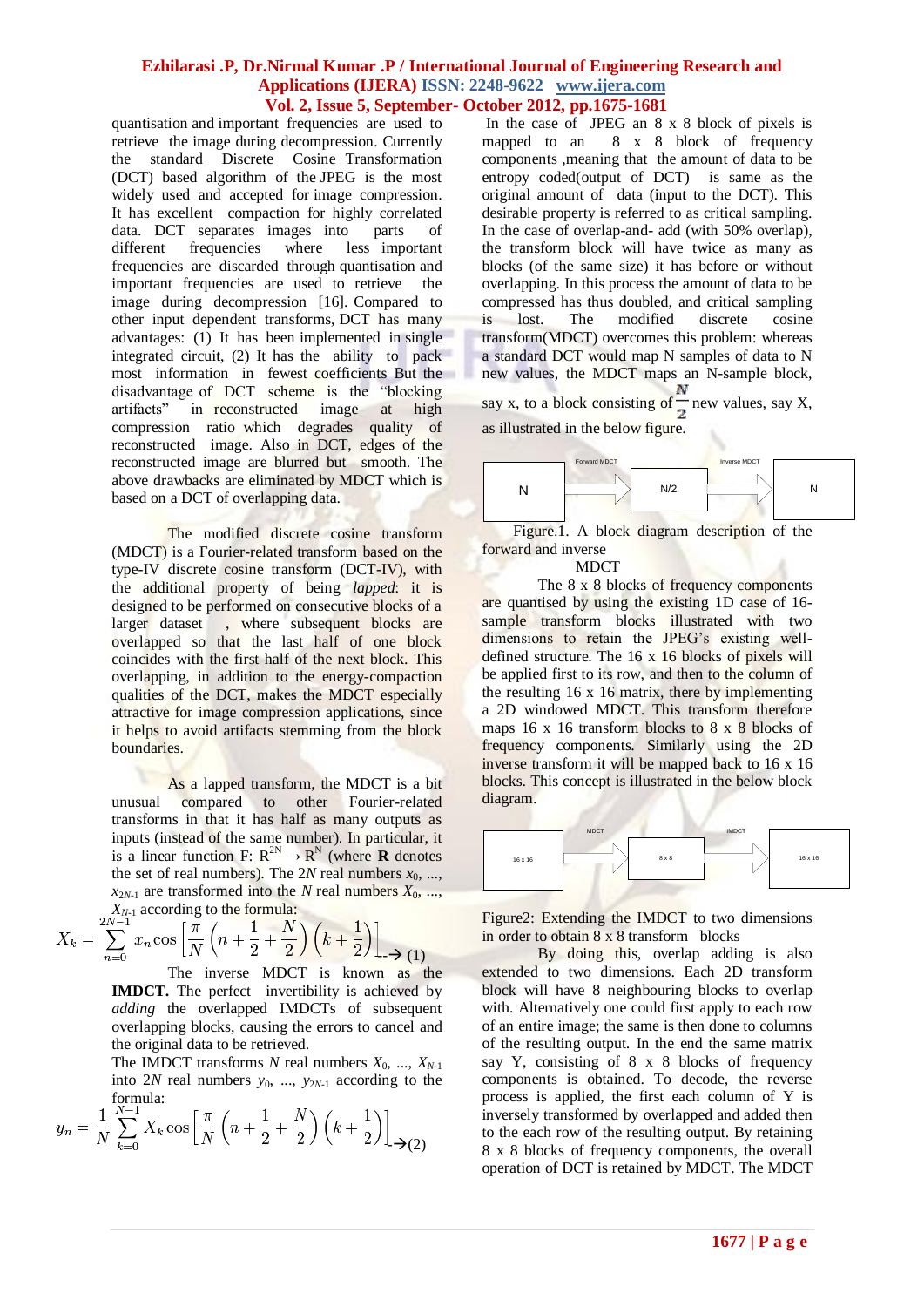coefficients in an 8 x 8 block are roughly 4 times larger than DCT coefficients in an 8 x 8 blocks. Algorithm

1: Original image is divided into blocks of 8 x 8.

2: Pixel values of a grey image ranges from 0-255 but MDCT is designed to work on pixel values ranging from -128 to 127. Therefore each block is modified to work in the range.

3: The transform blocks are formed using 50% overlap

4: Then normalized window function is applied to the blocks.

5: Time to frequency mapping is applied to these blocks, resulting in frequency components.

6: The frequency components are quantized & entropy encoded

7: The reverse process is done to obtain the decompressed image

# **IV.ADAPTIVE THINNING**

Adaptive thinning constructs a hierarchy of sets of the most significant pixels, where for each set the image is approximated by the linear spline over the Delaunay triangulation of the pixels in the set. Generic Formulation of Thinning:

Let  $X = {X_1, \ldots, X_N}$   $\subset$ denote a finite scattered point set in  $\mathbb{R}^2$ , and let  $f_X = (f(x_1), \ldots, f(x_n))$  $f(x_N)$ <sup>T</sup>  $\in$  R<sup>N</sup> denote a corresponding data vector containing point samples taken from an unknown function  $f: R^2 \to R$  at the points of X. Thinning is a recursive point removal scheme for bivariate scattered data, whose generic formulation is given by the following algorithm, where *n* is the number of removals[10].

Algorithm

(1) Let  $X_N = X$ 

(2) FOR  $k = 1, ..., n$ 

(3) Locate a removable point  $x \in X_k$ 

(4) Let  $X_{N-k} = X_{N-k+1} \setminus x;$ 

 $X_{N-n} \subset \cdots \subset X_{N-1} \subset X_N = X$  ---(3)

Note that thinning constructs, for given data  $(X, f_x)$ , a nested sequence of subsets of X, where the size  $|X_k|$  of any subset  $X_k$  in (1) is k, N–n  $\leq k \leq N$ . Two consecutive subsets in equation (3) differ only by one point. In order to select a specific thinning strategy, it remains to give a definition for a removable point in step (3) above.

To remove the recursive points in the image we use the Delaunay triangulations method as shown in the figure below if we remove the vertex y from figure 3(a) the actual structure of the pentagon mentioned as before externally as shown in figure 3(b) and ensured that external points not removed from figure.



Figure 3: Removal of the vertex y, and retriangulation of its cell. The five triangles of the cell in (a) are replaced by the three triangles in (b).

A linear spline is a continuous function, which is piecewise linear over a partitioning of its domain  $\Omega$  $\widehat{\mathsf{R}}$  R<sup>2</sup>. Let the domain coincide with the convex hull [X] of the input point set X. If the convex hull [Y] of any subset  $Y \subset X$ , constructed by thinning, coincides with the convex hull of X and ensured that external points not removed from X. A convenient choice for the partitioning of  $\Omega$  is the Delaunay triangulation D(Y) of Y .

Firstly, a Delaunay triangulation D(Y) of a finite planar point set Y is one, such that for any triangle in D(Y) its corresponding circumference does not contain any point from Y in its interior. This property is termed as the Delaunay property. Moreover, there is a unique triangulation of Y with the Delaunay property, provided that no four points in Y are co-circular. It is assumed that this condition on the given set X in order to avoid lengthy but immaterial discussions concerning the nonuniqueness of  $D(Y)$ , for  $Y \subset X$ .

`Secondly, it is noted that the removal of one point y from Y requires an update of D(Y) in order to obtain the Delaunay triangulation  $D(Y \setminus y)$ . Due to the Delaunay property, this update of D(Y) is local. Indeed, the required retriangulation, incurred by the removal of the vertex  $y$  in  $D(Y)$ , can be performed by the retriangulation of its cell  $C(y)$ . It is recalled that the cell  $C(v)$  of y is the union of all triangles in  $D(Y)$  which contain y as a vertex. Figure 3(a) & 3(b) shows, for a vertex y in a Delaunay triangulation, the retriangulation of its cell C(y)

# **V.INTEGRATION OF MDCT & THINNING**

Basic operation of the whole framework can be seen as the combined effect of MDCT and Adaptive Thinning methods. The functional block diagram is given in figure 4.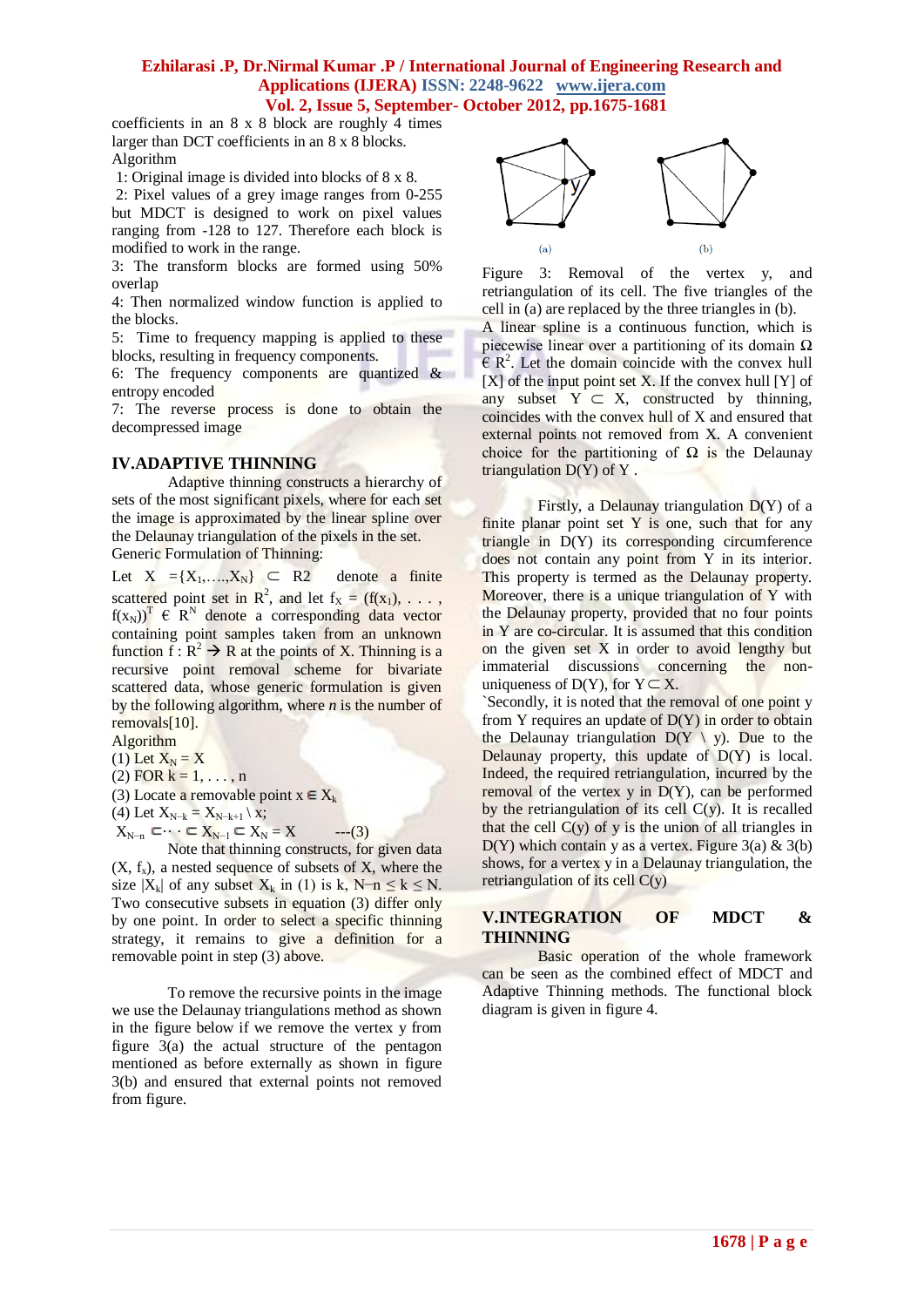

Figure 4: Functional block diagram

In the first phase of encoding, the modified discrete cosine transform which is based on the type IV Discrete cosine transform(DCT-IV) with the additional property of being lapped is proposed enabling a robust and compact image compression**.** Here the original lena image of 147 kB is compressed in to 7 kb image with compression ratio of 40 at PSNR around 30 dB.

In the second phase of encoding, compression scheme relies on adaptive thinning algorithms, which are recent multiresolution methods from scattered data approximation. Adaptive thinning algorithms are recursive point removal schemes, which are combined with piecewise linear interpolation over decremental Delaunay triangulations [9]. Here the compressed lena grey scale image is appeared as the thinned image of 57 kB which has less recursive points.

By combining the modified discrete cosine transform and thinning compression scheme, the memory size could be reduced which is taken care by the MDCT and the output of MDCT encoder image is again decoded back and this image is fed as input to thinning image model which further converters grey scale image into monochrome image that removes the recursive points from the encoded compressed image that makes regeneration of image by using minimal numbers of parameters of image during decoding . Here the output is monochrome image and it can be transmitted fast on network because here complexity is less as compared to other coding schemes. In is method we have two different output one is greyscale image format that from MDCT and another from Thinning module output that is monochrome but both images are in commercial standard JPEG2000 [10].

# **VI. SIMULATION RESULTS**

As the original image shown in figure 5 is of 147KB is the CCD output which is in the PNG format and it is fed as the input to MDCT block encoder and its output is shown in figure 6 which is in the blocked format of homogenous type and having a limit of block size 8x8. Then it is fed into the MDCT decoder which generates the compressed image of size 7KB in JPEG format as shown in figure7. Since we use thinning operation, the grey scale image is required to be converted into monochrome image which is shown in figure 8 and then it is fed to Thinning block. Finally the thinned image output is given in figure 9 whose size is 57KB and it has less recursive points. By employing both the methods mentioned in this paper, both less memory space and less recursive points can be achieved.



Figure 5: Original lena image



Figure 6: MDCT blocked image











Figure 9: Thinned Image of the compressed image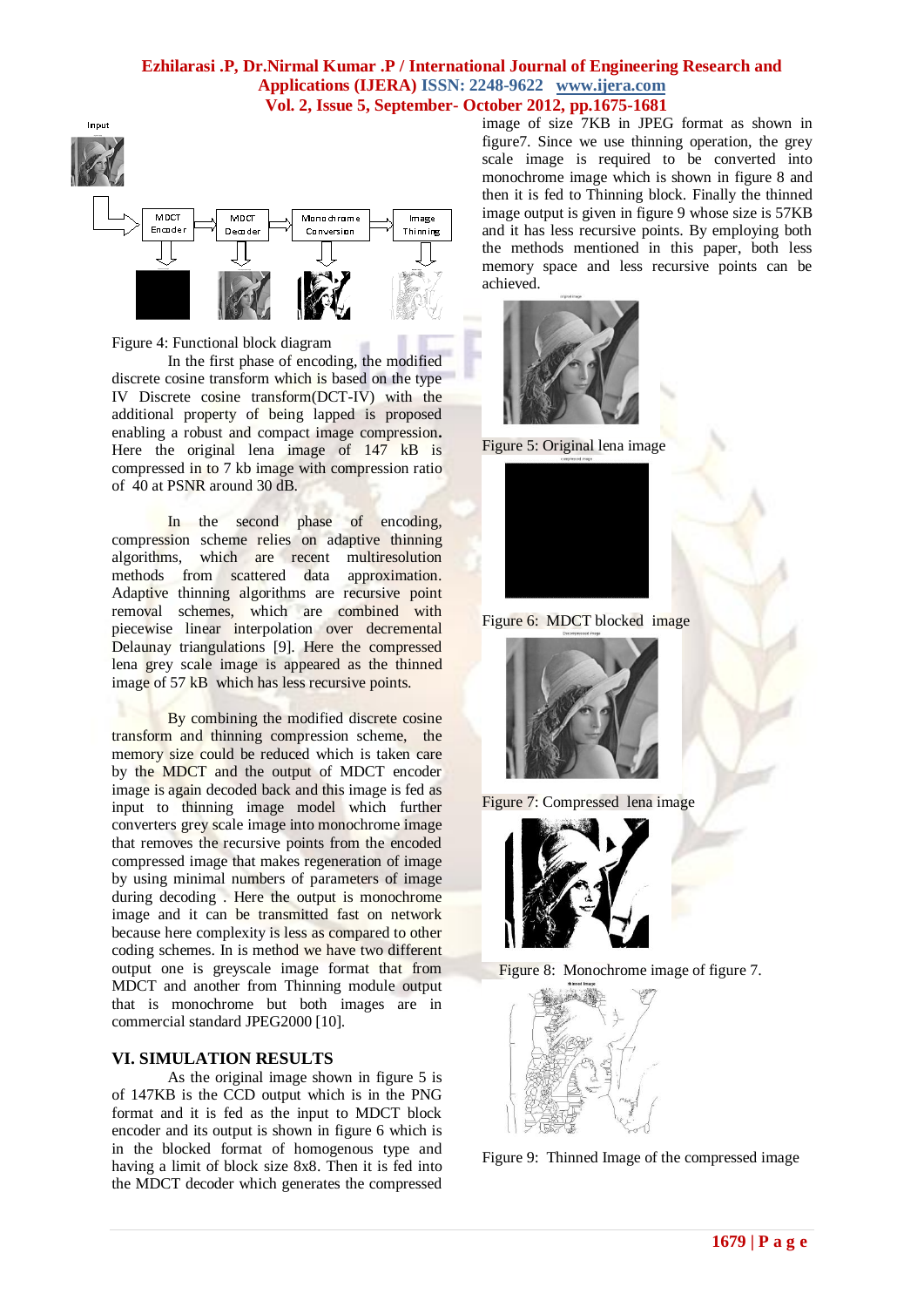Thus 147 KB original image is compressed to 7 KB at PSNR ratio around 30 dB in MDCT compression scheme

and 57 KB in Thinning method .The peak signal-tonoise ratio of cameraman image obtained for various compression methods are listed below in table1.

| Method  | <b>PSNR</b> |
|---------|-------------|
| DCT     | 19.28       |
| Wavelet | 26.78       |
| MDCT    | 29.1965     |

Table 1. Comparison of PSNR for various compression algorithm

The comparison of PSNR chart for various compression methods (DCT, DWT & MDCT) are shown in figure 10.



Figure 10: Comparison of PSNR for cameraman image.

The relationship between compression ratio and PSNR for lena image for proposed algorithm is plotted in figure 11.



Figure 11: CR Vs PSNR for lena image The comparison study of DCT,DWT & MDCT are depicted in figure 12 which shows better PSNR values for proposed method MDCT.



The compression ratio and psnr values for three different images along compression size in MDCT and thinning algorithm is given in table 2.

| S.No. | <b>Original Image</b> | Original<br><b>Image Size</b> | <b>MDCT</b><br><b>Size JPEG</b> | Thinning<br>Size JPEG | Compression<br>ratio | <b>PSNR</b><br>In dB |
|-------|-----------------------|-------------------------------|---------------------------------|-----------------------|----------------------|----------------------|
| 1.    | <b>TIFF</b>           | 77<br>KB                      | 3<br><b>KB</b>                  | 19<br><b>KB</b>       | 24.5631              | 29.1965              |
| 2.    | <b>PNG</b>            | 147<br>KB                     | $\overline{7}$<br><b>KB</b>     | 57<br><b>KB</b>       | 39.7489              | 29.5663              |
| 3.    | <b>GIF</b>            | 292<br><b>KB</b>              | $\overline{7}$<br><b>KB</b>     | 90<br><b>KB</b>       | 39.7489              | 29.5635              |

Table 2. Image compression for different

#### images

#### **VII.CONCLUSIONS**

This paper reports the integration of two compression schemes based on modified discrete cosine transform compression and adaptive thinning.

This method generates three different images of a single raw image .They are: (1) Lena gray scale image in PNG format that is compressed by MDCT, (2) the image in the monochrome format, (3) thinned